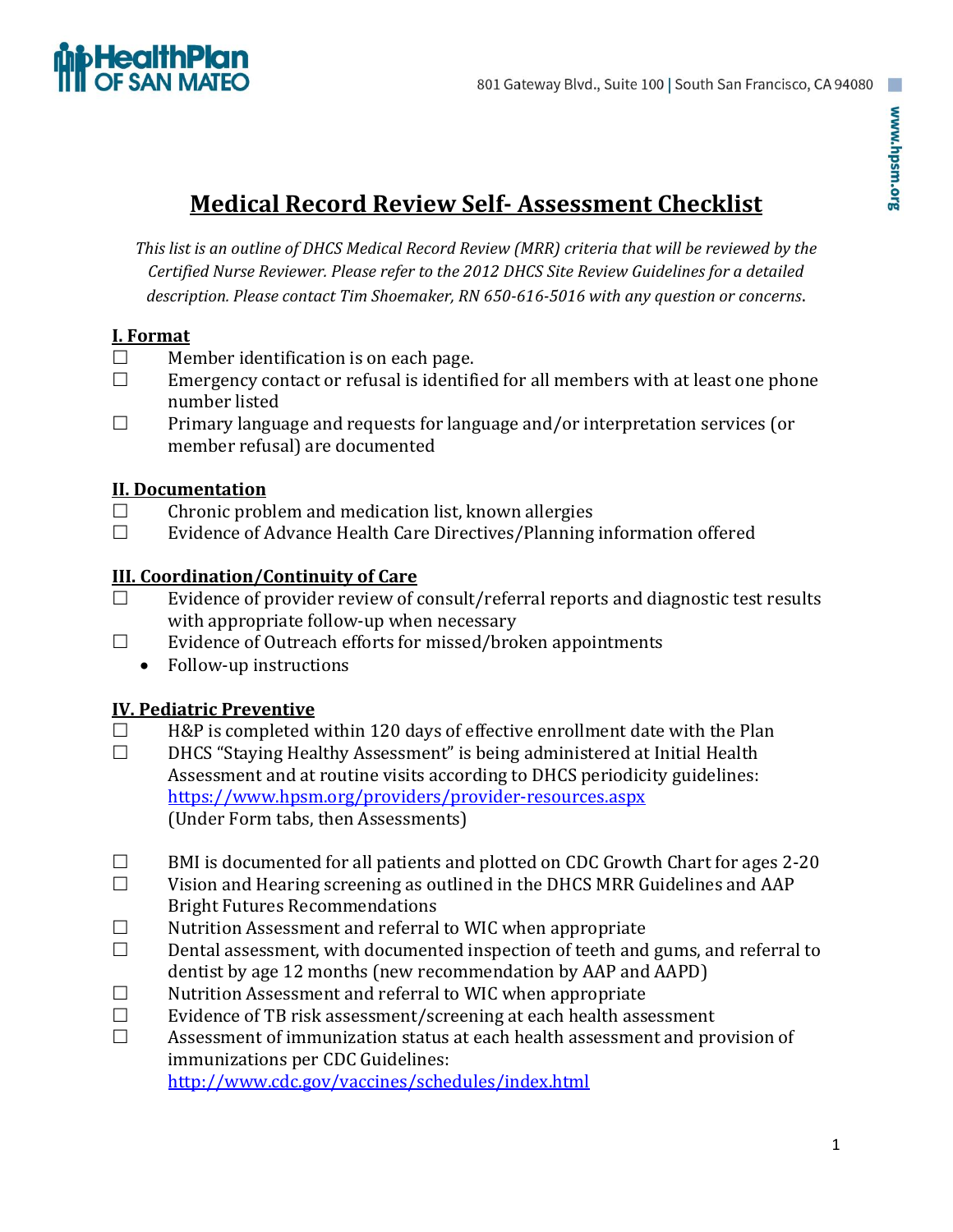# **HealthPlan**

 $\Box$  Vaccine administration documentation and VIS publication date: <http://www.cdc.gov/vaccines/hcp/vis/index.html>

### **V. Adult Preventive**

- $\Box$  H&P and Staying Healthy Assessment as described in section IV
- $\Box$  Periodic Health Evaluation per USPSTF Guidelines
- $\Box$  Evidence of Preventive Health Screening per DHCS MRR Guidelines and Current USPSTF Recommendations:
	- High Blood Pressure
	- Obesity
	- Lipid Disorders
	- TB
	- Breast Cancer
	- Cervical Cancer (per updated 2012 ACOG guidelines)
	- Chlamydia
	- Colorectal Cancer
- $\Box$  Immunization guidelines as described in section IV

## **VI. OB/CPSP Preventive**

- $\Box$  Applicable for Family Practice PCPs who provide prenatal care and/or OB-Gyn providers acting as PCPs
- $\Box$  Initial Comprehensive Assessment (ICA)
	- OB and Medical History
	- Physical Exam
	- Lab tests
	- Nutrition
	- Psychosocial
	- Health Education
	- Screening for Hep B and Chlamydia
- $\square$  Second Trimester Re-assessment
- $\Box$  Third Trimester Re-assessment, including screening for GBS
- $\Box$  Prenatal care visits per most recent ACOG standards
- $\Box$  Individualized Care Plan (ICP), including the following: referral to WIC and assessment of infant feeding status, HIV-related services offered, AFP/genetic screening offered, domestic violence/abuse screening, family planning evaluation, postpartum comprehensive assessment

*Conditional Passing Scores: 80-90% or overall score of 90-100% with individual section score(s) below 80% require a Corrective Action Plan (CAP) that will be issued by the Certified Nurse Reviewer. Any score below 80% is considered non-passing. For*